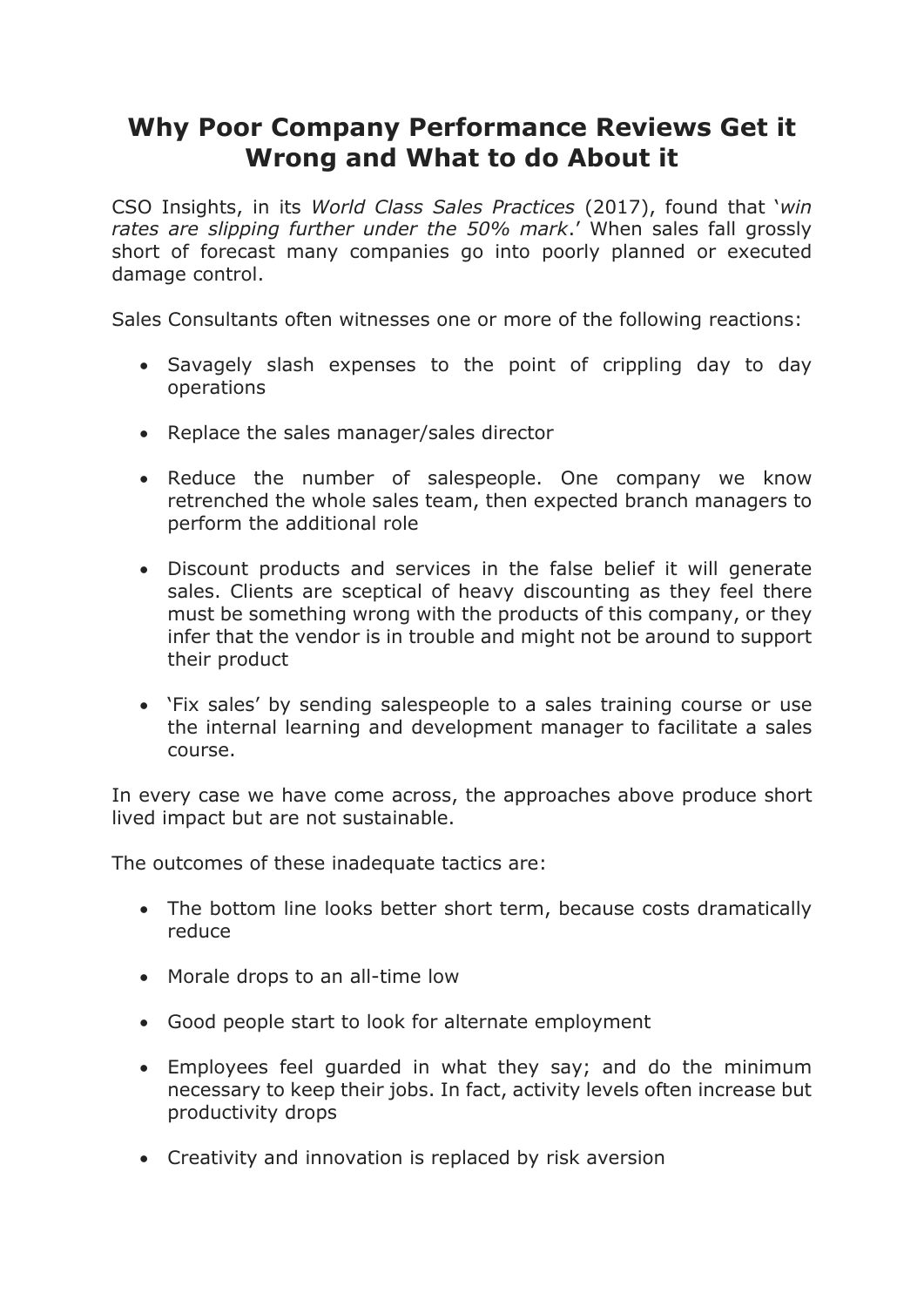Competitors start to increase market share.

If you can relate to some of the above outcomes you will have experienced what happens when poor strategies are implemented.

The real risk is the company is left in a weaker position, opening themselves to a take-over by a stronger competitor or quite frankly, go into receivership.

So, what is the answer?

Firstly, don't panic. Closely aligned to this priority is don't oversimplify what could be a complex issue by solely blaming the sales team. The current situation happened for a reason or reasons and, with respect to the CEOs who may be reading this, there were earlier signs to act but these were ignored. Once the situation became untenable businesses are forced into action, but in a pressure situation decision making can drive reactive survival behaviours such as those listed earlier.

Whilst every company's situation will vary and not necessarily require all the below action items, these provide possible answers:

- Take this opportunity, as painful as it may be, as a learning experience. If painful enough you won't make the same mistake/s in future
- Take this opportunity to review the whole company. What are we doing well in all departments; where can we operate more effectively and by doing so reduce costs?
- Objectively assess all areas of revenue generation. Where does most revenue come from and why? Can this be done better? Similarly, assess where the profit comes from. Concentrate on those products first
- Are our salespeople below or on par with competitor salespeople's competence? What can we do to improve and measurably operate at a high level of sales competence That will result in increased new and account-based sales
- Review the business structure. Is there a better business model we could use?
- Develop a new vision and business plan; improve processes and create buy-in by communicating and reinforcing the positive direction the company is headed, as well as why and how vital every-one is in achieving it.